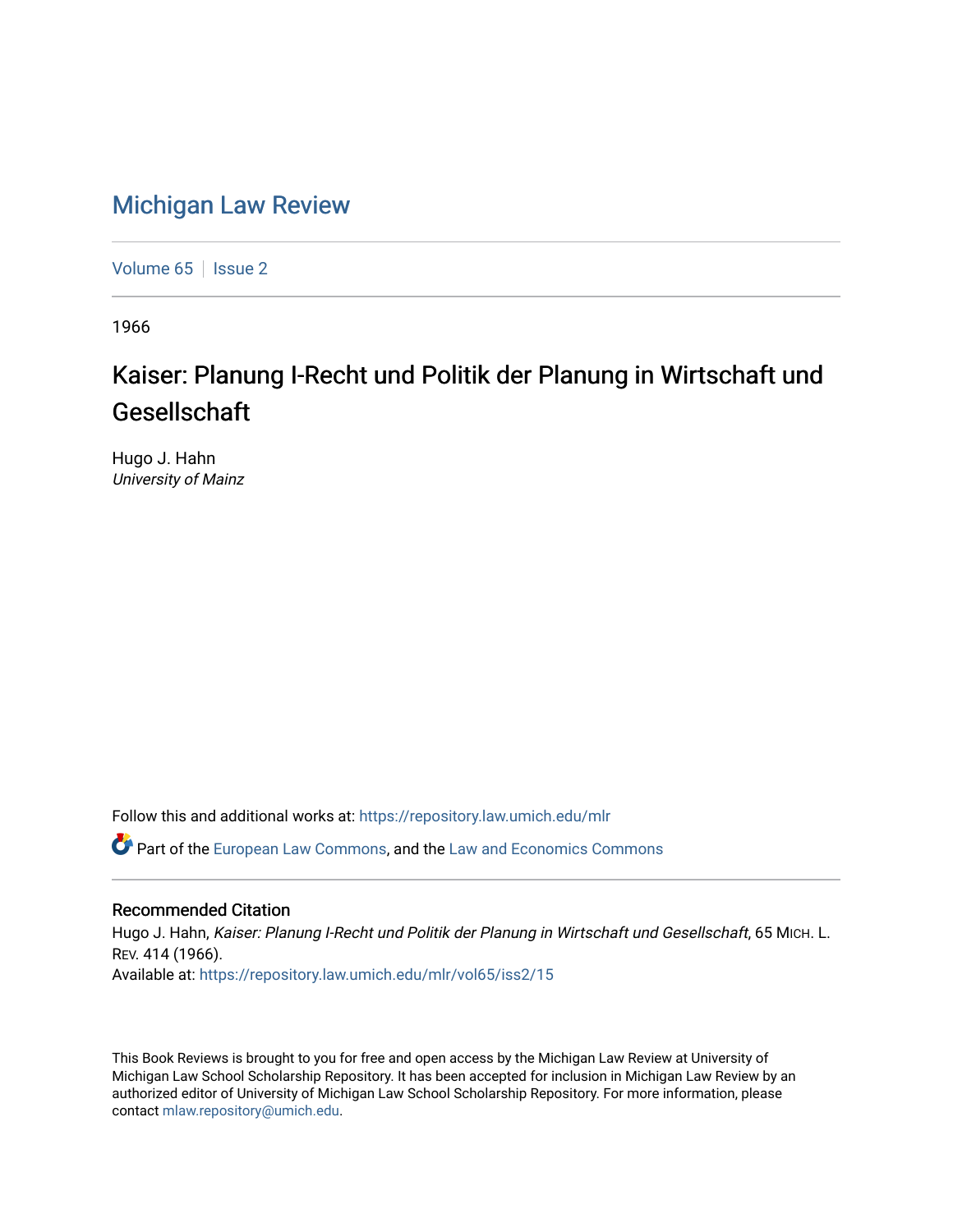PLANUNG I-RECHT UND POLITIK DER PLANUNG IN WIRTSCHAFT UND GESELLSCHAFT. Edited by *Joseph H. Kaiser,* Professor of Law, University of Freiburg im Breisgau. Baden-Baden: Nomos Verlagsgesellschaft. 1965. Pp. 422.

The concept of planning is not such an excitingly new idea for a lawyer as it seems to be for advisers and makers of economic policy,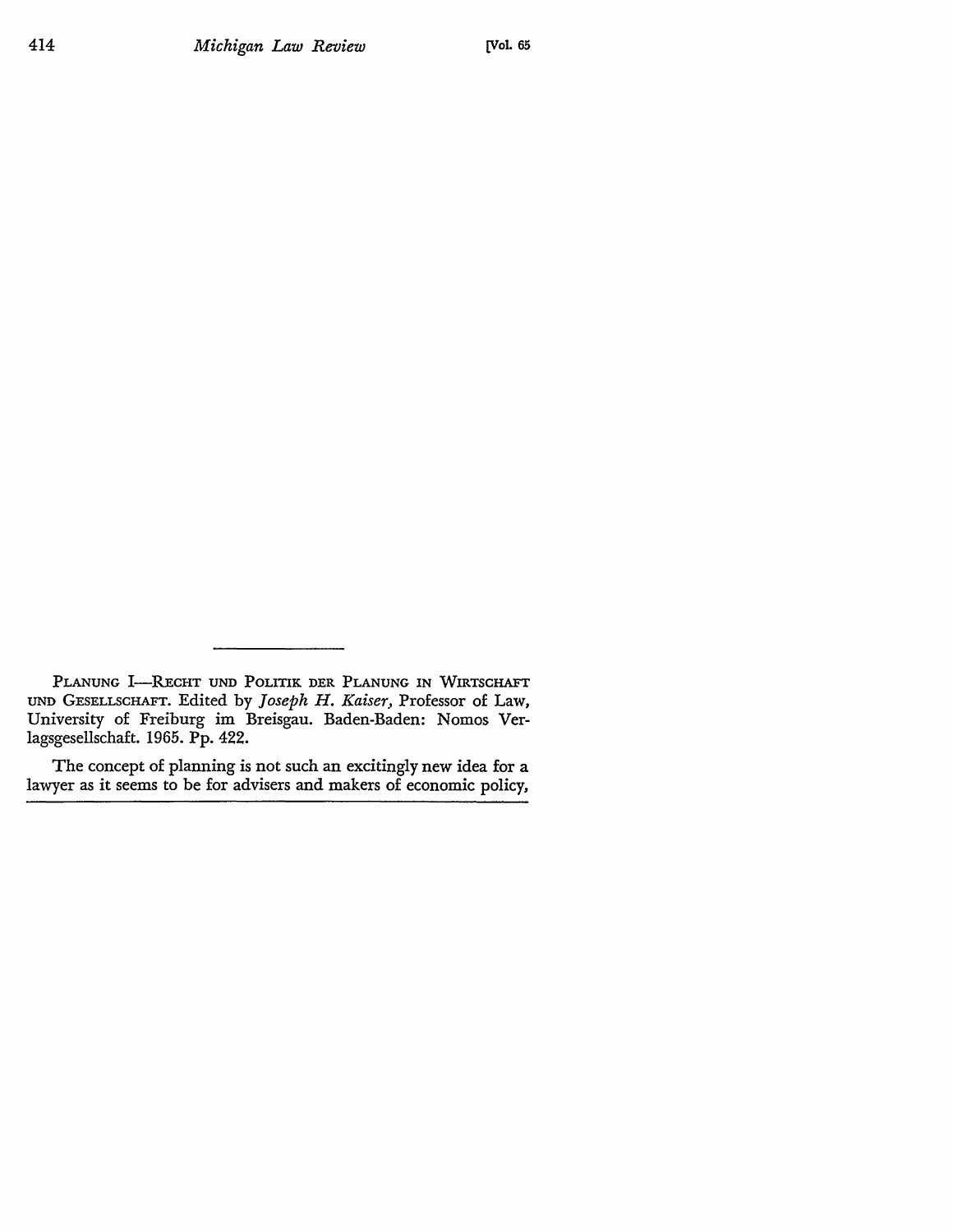or even for quite a few professional philosophers. Meaningful lawmaking is destined to direct future human conduct, and, consequently, it necessarily includes "planning" in the broad sense of the term. In addition to determining the obligatory nature of certain acts or omissions, the legislator specifies the penalty or "disincentive" he wishes to ensue from non-compliance with the obligation; the foreseeable and foreseen deterrent effect of that disincentive contributes to the implementation of the rule of law. Indeed, precisely because the refusal to abide by a legal canon is bound to entail adversary consequences, penal or otherwise, this remedial alternative of the law-applying process becomes equally foreseeable.

While the legal profession has generally been aware of the underlying ground rule of human conduct for a long time, some schools of economic thought have largely refused to apply these phenomena to their chosen field. A striking example is the attitude of the parliamentary majority in the German Bundestag, and the successive Federal Governments based on that majority, which since 1949 have remained faithful to Professor (ex-Chancellor) Erhard's idea that public authorities must abstain from anything which could be considered economic planning. Moreover, the legislative and executive branches of the Federal German Government seem to be convinced that they have succeeded in excluding economic planning from the substantive areas under Federal jurisdiction.

The collection of essays which is the subject of review was provoked, *inter alia,* by this state of affairs in the editor's own country. The symposium does not, however, take issue with the merits of the schools of economic thought, if any, which advocate "anti-planning." Rather, it discloses those traits of public and private economic activity, as well as legislative, executive and judicial rulings incidental thereto, which reveal that a certain degree of planning is inherent in any event, despite a contrary intention of the actors. This is so because *any* human activity unfolds in time and space, and if it be directed toward any aim whatsoever, it presupposes a preview of things to come. This intellectual, administrative and managerial preview is better known today as planning.

Professor Joseph H. Kaiser, the initiator of the symposium and editor of *Planung I,* has taken due account of this insight. Accordingly, the scope of topics treated by the essays is not limited to the economic process, but rather, in consideration of the breadth of the planning phenomenon, extends to science and technology, national foreign policy and the evolving domain of intergovernmental organizations as well. Nor is the purview of the studies limited to German problems; discussions of other countries are also included.

Following Professor Kaiser's expose of a pragmatic theory of planning, Professor Ipsen (Hamburg) provides a reasoned outline of the basic legal questions raised by economic planning which,